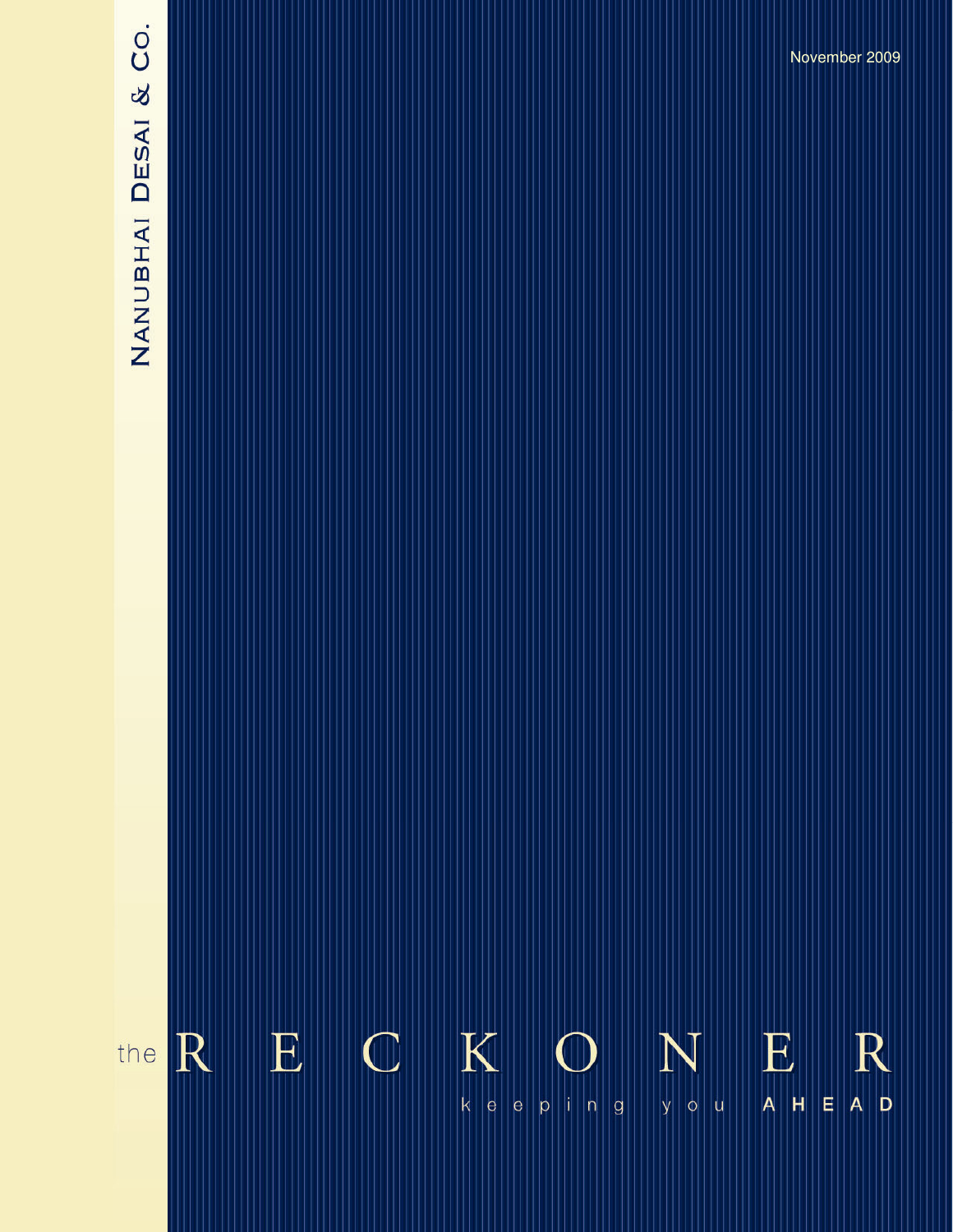# **Contents**

| RULING OF KARANATAKA HIGH COURT 3                                           |  |  |
|-----------------------------------------------------------------------------|--|--|
| <b>FACTS OF THE CASE - SAMSUNG</b>                                          |  |  |
| STATUS OF THE ASSESSMENT AT THE FIRST STAGE OF ASSESSMENT (BEFORE           |  |  |
| <b>STATUS OF THE APPELLATE PROCEEDINGS BEFORE FIRST APPELLATE AUTHORITY</b> |  |  |
| <b>STATUS OF THE APPELLATE PROCEEDINGS BEFORE SECOND APPELLATE</b>          |  |  |
|                                                                             |  |  |

# **APPEAL OF REVENUE AUTHORITY BEFORE THE HIGH COURT ................................................ 6**

|  |  |  | <b>DECISION OF THE HIGH COURT 8</b> |
|--|--|--|-------------------------------------|
|--|--|--|-------------------------------------|

# **DISCLAIMER AND STATUTORY NOTICE ........ 11**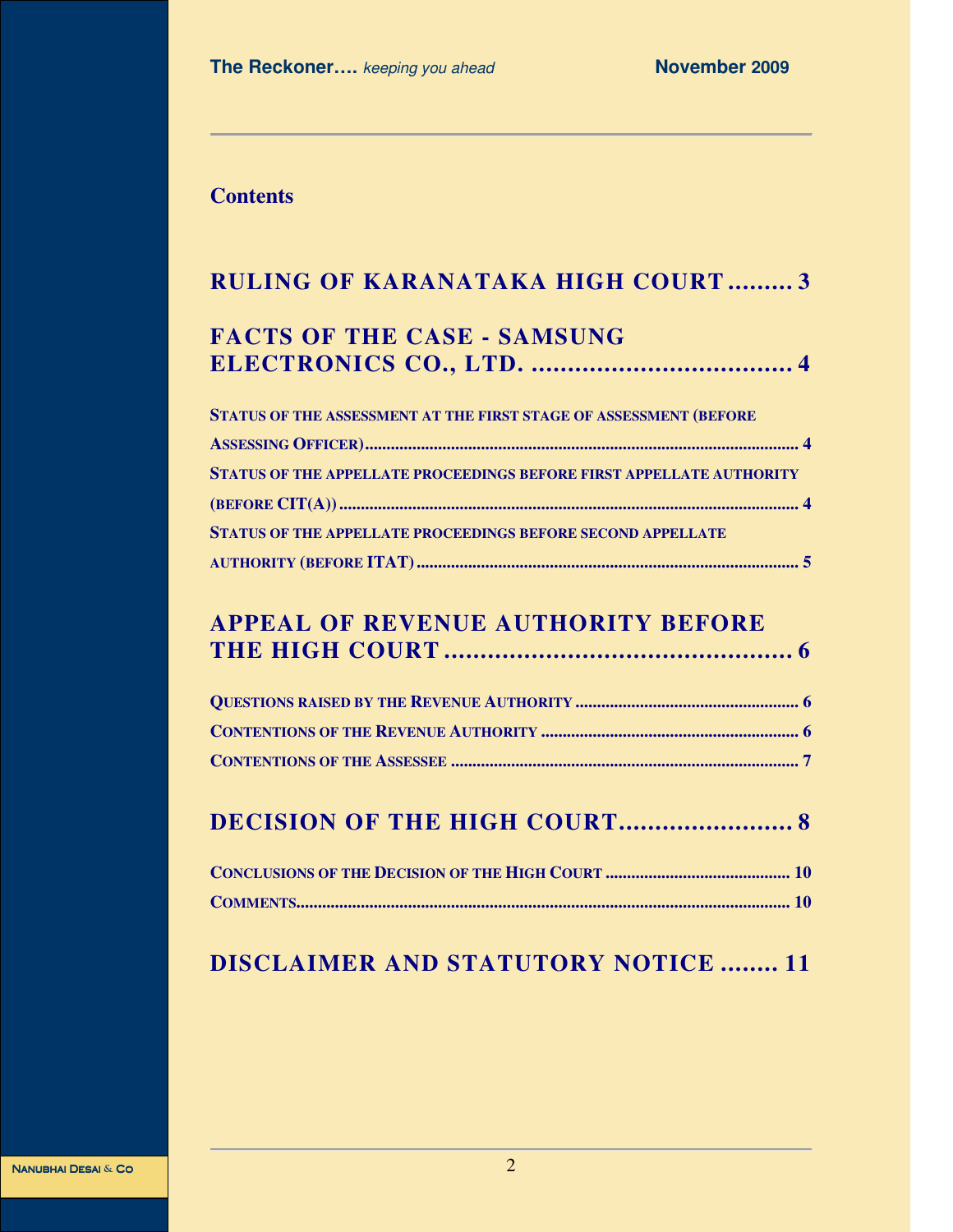# **Ruling of Karanataka High Court**

This article summarizes the recent decision of Karnatka High Court in the following cases especially narrating and discussing the case of Samsung Electronics Co Ltd.

- Samsung Electronics Co Ltd
- Sonata Information Technology Limited
- Raffles Software Pvt Ltd
- Sonata Software Ltd
- Hewlett Packard India Software Operation Pvt Ltd
- Apara Enterprises Solutions Pvt Ltd
- Eds Technologies Pvt Ltd

Karnataka High Court in the case of CIT v/s. Samsung Electronics Co. Ltd issued a shocking decision where in it has been held that every person making a payment for import of shrink wrap software is under an obligation to withhold tax at source at the time of payment to the non-resident overseas vendors / suppliers.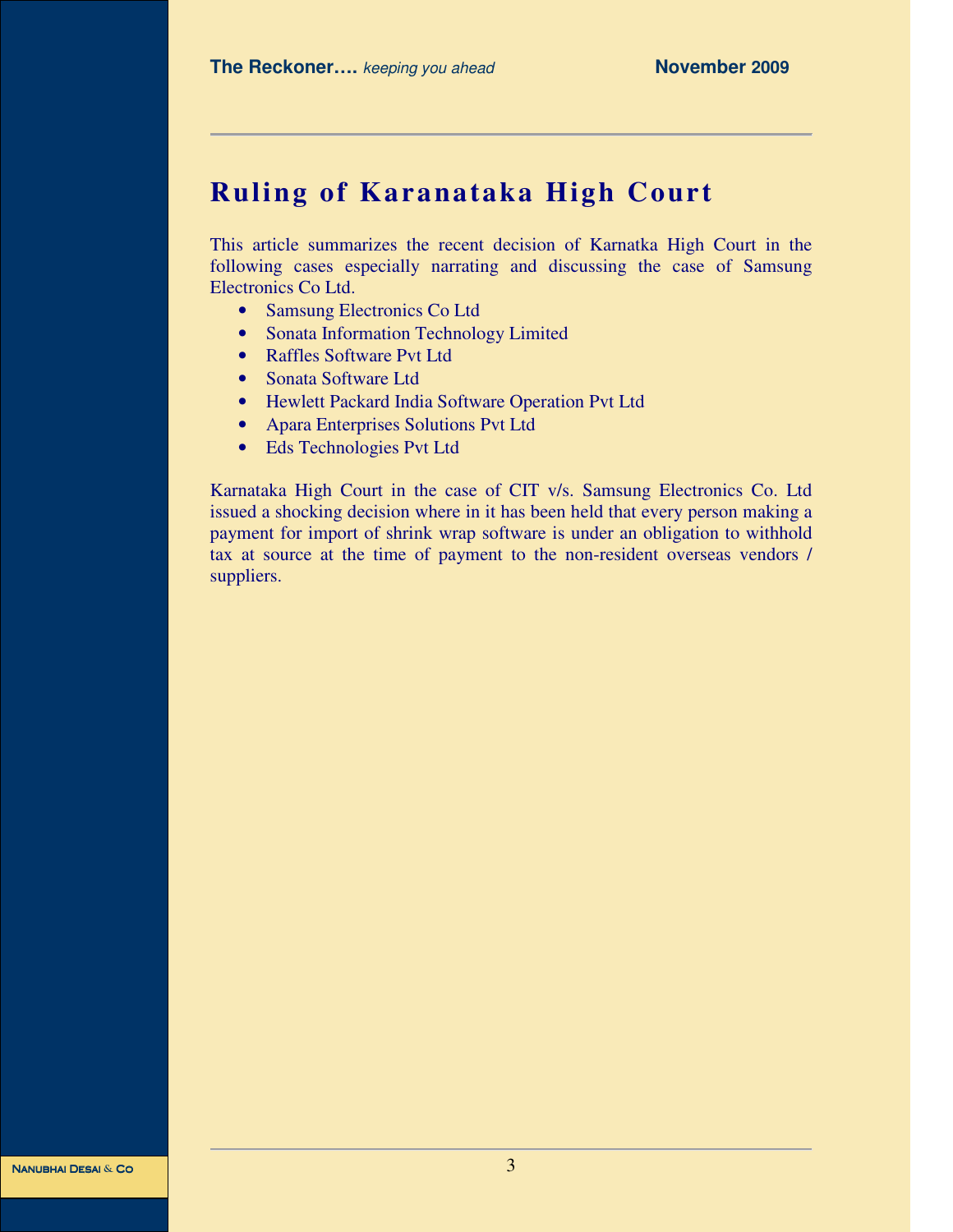# **Facts of the case - Samsung Electronics Co., Ltd.**

Samsung Electronics Co., Ltd. ("the assessee"), is a branch of Samsung Electronics Co Limited, Korea, engaged in the development, manufacture and export of software for use by its parent company, i.e., Samsung Electronics Co., Ltd., Korea. The assessee develops various kinds of software for telecommunication system, for office appliances, for computer systems and for mobile devices, etc. The software developed by the assessee is for in-house use by the parent company.

The assessee imported software products from Tektronix Inc., USA. Similarly, it imported software product, namely, Telelogic Tau TTCN Suite, are readily available software in the market. Hence, it was contended by the assessee that the payment made to the foreign companies cannot be treated as Royalty, as per the provision of Section  $9(1)(iv)$  read with Double Taxation Avoidance Agreements (DTAA) between India and USA.

# **Status of the assessment at the first stage of assessment (before Assessing Officer)**

ITO (TDS) did not agree with the contention of the assessee and held that the assessee was a defaulter by not deducting tax from the remittance made by the assessee for purchase of these software. The assessee's reply was not accepted by the Assessing Officer and it was held by the Assessing Officer that in view of the provision of Section  $9(1)(vi)$  of the Act, the payment made by the assessee is in the nature of Royalty. Hence, the assessee was bound to deduct appropriate amount of tax. Accordingly, it was held by the Assessing Officer that the assessee was a defaulter within the meaning of Section  $201(1)$  of the Act, for non-deduction of tax. Further, the interest under section 201(1A) was also levied by the ITO (TDS).

# **Status of the appellate proceedings before first appellate authority (before CIT(A))**

Against the orders of the Assessing officer, the assessee preferred appeal before the Commissioner of Income (A). CIT (A) had dismissed all the appeals.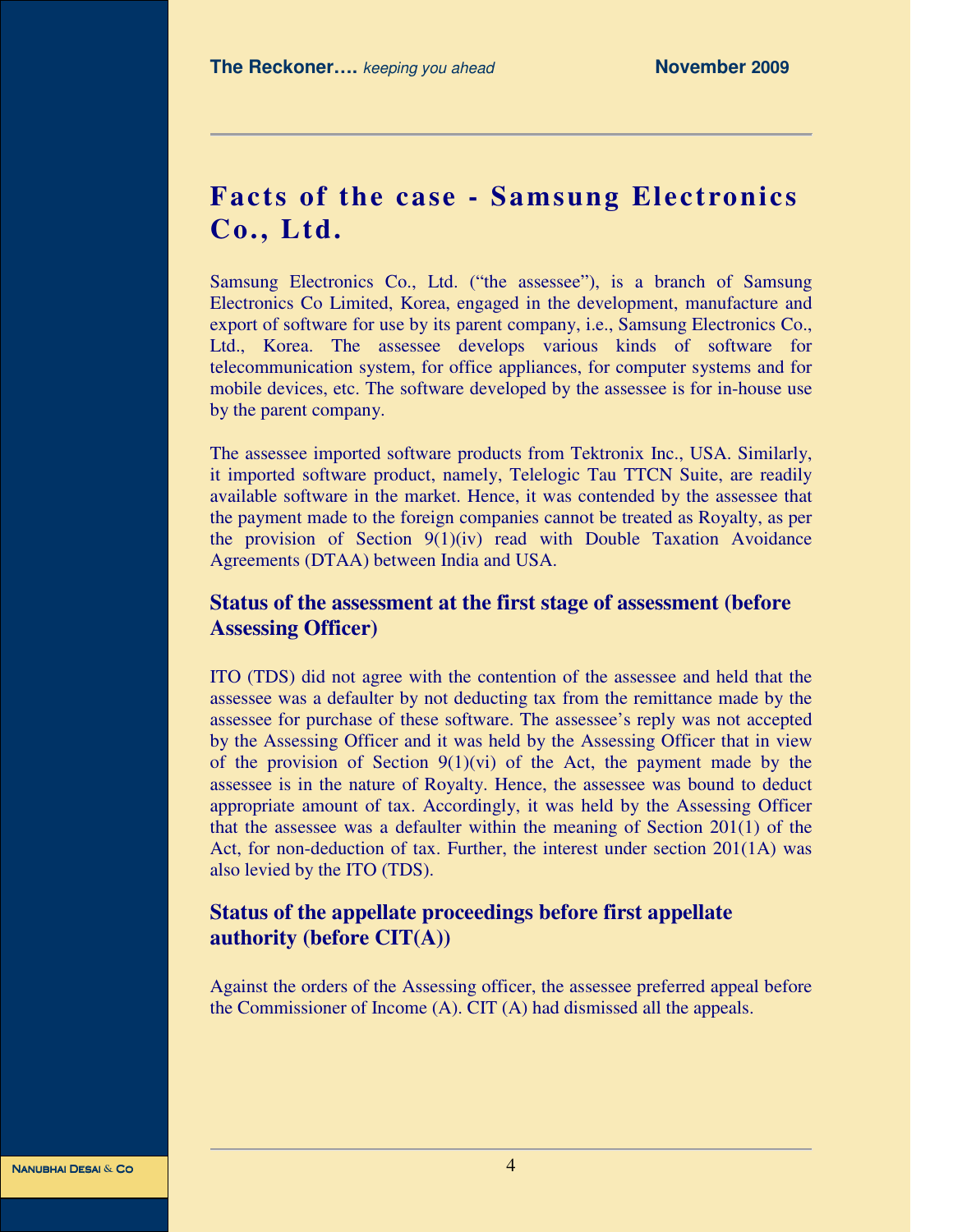## **Status of the appellate proceedings before second appellate authority (before ITAT)**

The Tribunal allowed the appeals of the assessee though the ITAT has concluded in all the cases that it was not incumbent on the assessee to deduct any amount under section 195 of the Act and if so the consequence under section 201 of the Act also does not follow, the tribunal has examined the character of payment in the hands of the non-resident recipient and has held that it is not payment in the nature of royalty for the reason that the payment does not partake the character of royalty in terms of the relevant articles of the DTAA entered into with several countries and relevant for the purpose of each payment.

The ITAT held that the payment for the software purchased cannot be regarded as "royalty" either under the Act or under the concerned DTAA. The ITAT further held that software is "goods" by relying on the decision of the Supreme Court in the case of Tata Consultancy Services (a sales tax case) and therefore, the income earned by the overseas vendors is "business income". Since the overseas suppliers Tektronix Inc., USA did not have a Permanent Establishment ("PE") in India, the business income was not chargeable to tax in India. Accordingly, the ITAT held that the assessee was not under obligation to withhold tax at source under section 195 of the Act from the payments made to the overseas suppliers.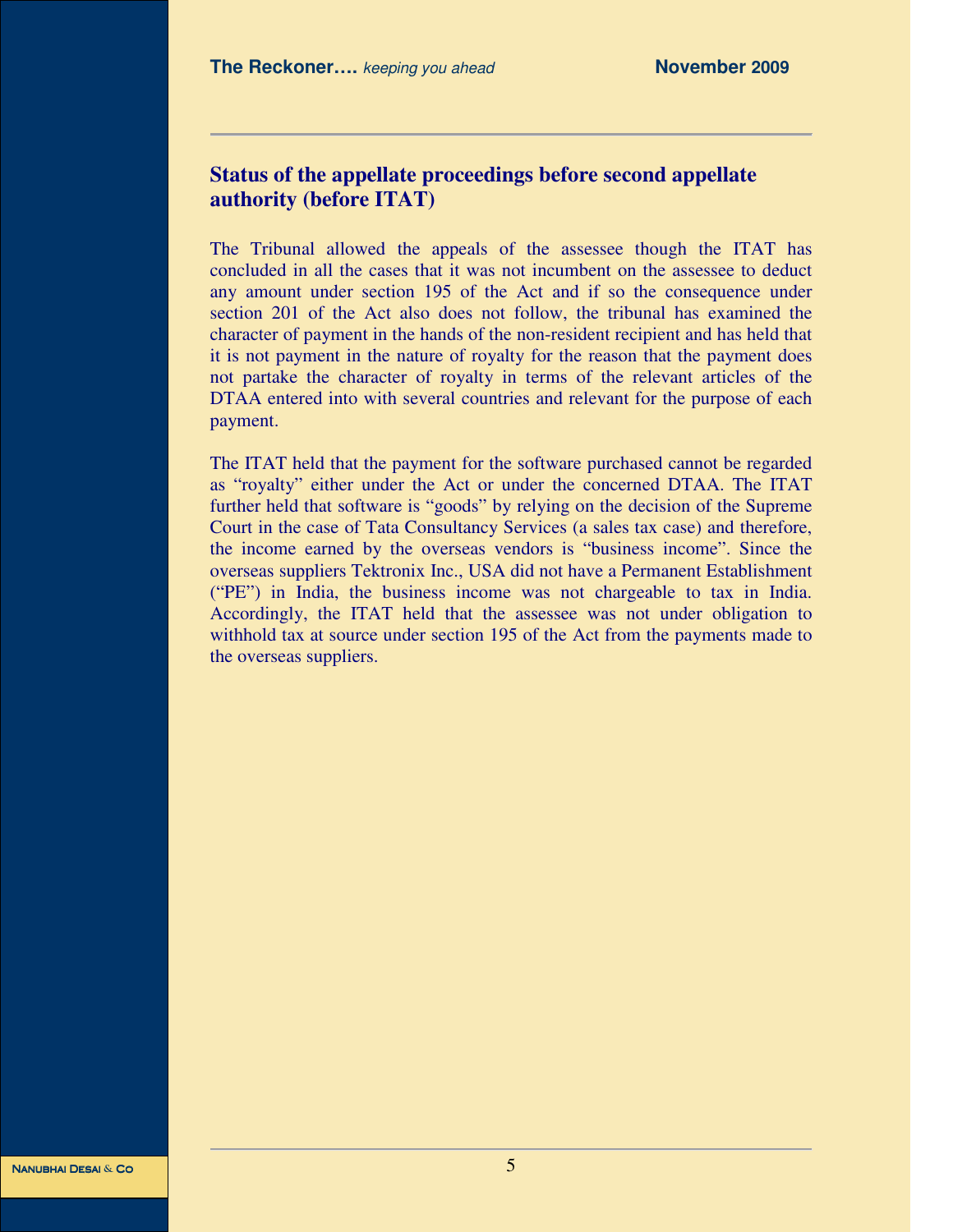# **Appeal of Revenue Authority before the High Court**

### **Questions raised by the Revenue Authority**

Against these ITAT's orders, the Revenue Authority had preferred appeals before the Karnataka High Court inter alia raising various issues. Theses issues were concerning legal interpretation of the scheme of the provisions of the Act. The High Court has summarized the said issues under 9 different questions of law. For the sake of brevity those questions have not been reproduced here. It would suffice to note here that the questions raised before the High Court in substance challenged the conclusions and the order of ITAT. The Revenue challenged the decision of ITAT and it was contended by the Revenue that the assessee was indeed required to withhold tax at source & the assessee could extinguish its obligation of such withholding only after securing prior order from the tax authorities that would entitle it to make payment to the nonresident without deduction of tax at source.

### **Contentions of the Revenue Authority**

- The Revenue argued that the buyer of shrink wrapped software (i.e. assessee) were obliged to withhold tax under section 195 of the Act at the time of payment to the overseas suppliers. It could not be contended that since the payment was not chargeable to tax in the hands of the overseas suppliers in India, no withholding is required under section 195. The Revenue relied upon the ratio laid down by the Supreme Court in the case of Transmission Corporation Ltd (1999 – 239 ITR 587)  $\&$ held that the payers will be required to withhold taxes under section 195 unless the Income Tax Authority have specifically reduced such a withholding tax liability under section 195(2) or 195(3) of the Act.
- The payment made by the assessee is in the nature of "software license" fees". There is no transfer of the software as the same remains with the software suppliers. The payment for the right to use such software in the form of license fees falls under the definition of "royalty" in the Act and the DTAA. The Revenue further contended that the ITAT was not right in concluding that the payment was towards the purchase of goods by relying on the case of Tata Consultancy Services as that case was in the context of sales tax and not in the context of income-tax.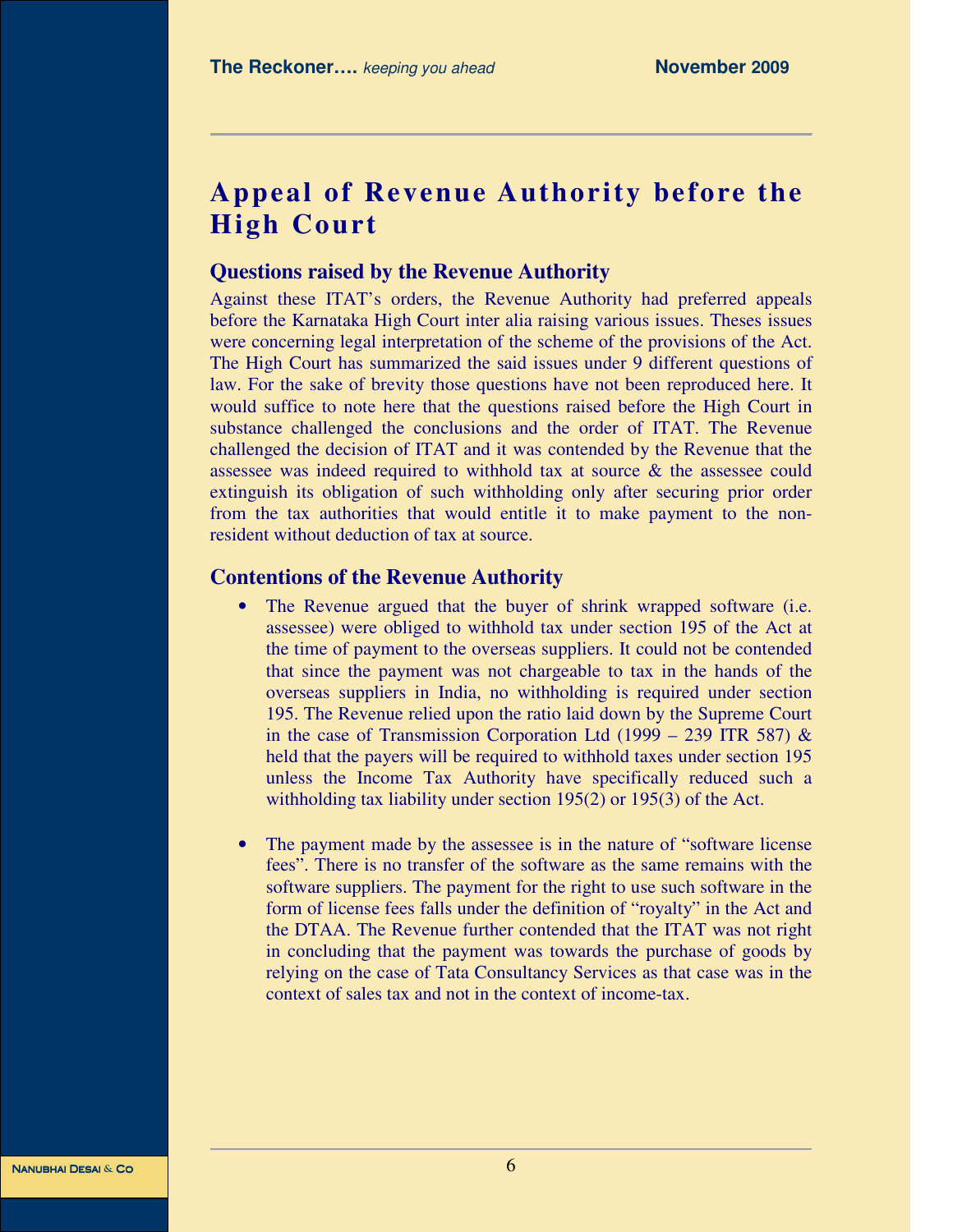# **Contentions of the Assessee**

- An obligation of withholding tax under section 195 of the Act arises only when the payments to the overseas suppliers are "chargeable to tax" in India. Therefore, for the purposes of withholding tax under section 195, the payments have to be "chargeable to tax" in accordance with the Act. In determining the chargeability to tax, as per the provisions of section 90 of the Act, if the provisions of the DTAA are more beneficial than the provisions of the Act, then the provisions of the DTAA would prevail since it is more beneficial.
- In the case of Transmission Corporation Ltd., the Supreme Court's decision does not state that even when there is no income chargeable to tax, there is an obligation to withhold tax under section 195(1) of the Act. The assessee contended that the ratio laid down in the judgment of Transmission Corporation Ltd. could not be applied to the facts of this case as the payments in that case were prima facie chargeable to tax. Thus the assessee further contended that the ratio laid down therein must be considered only in light of the factual background and it could not be relied on to say that even when there is no chargeability to tax there was an impending obligation to withhold tax. In fact, this judgment supports the proposition that withholding is required only when the test of chargeability to tax is passed.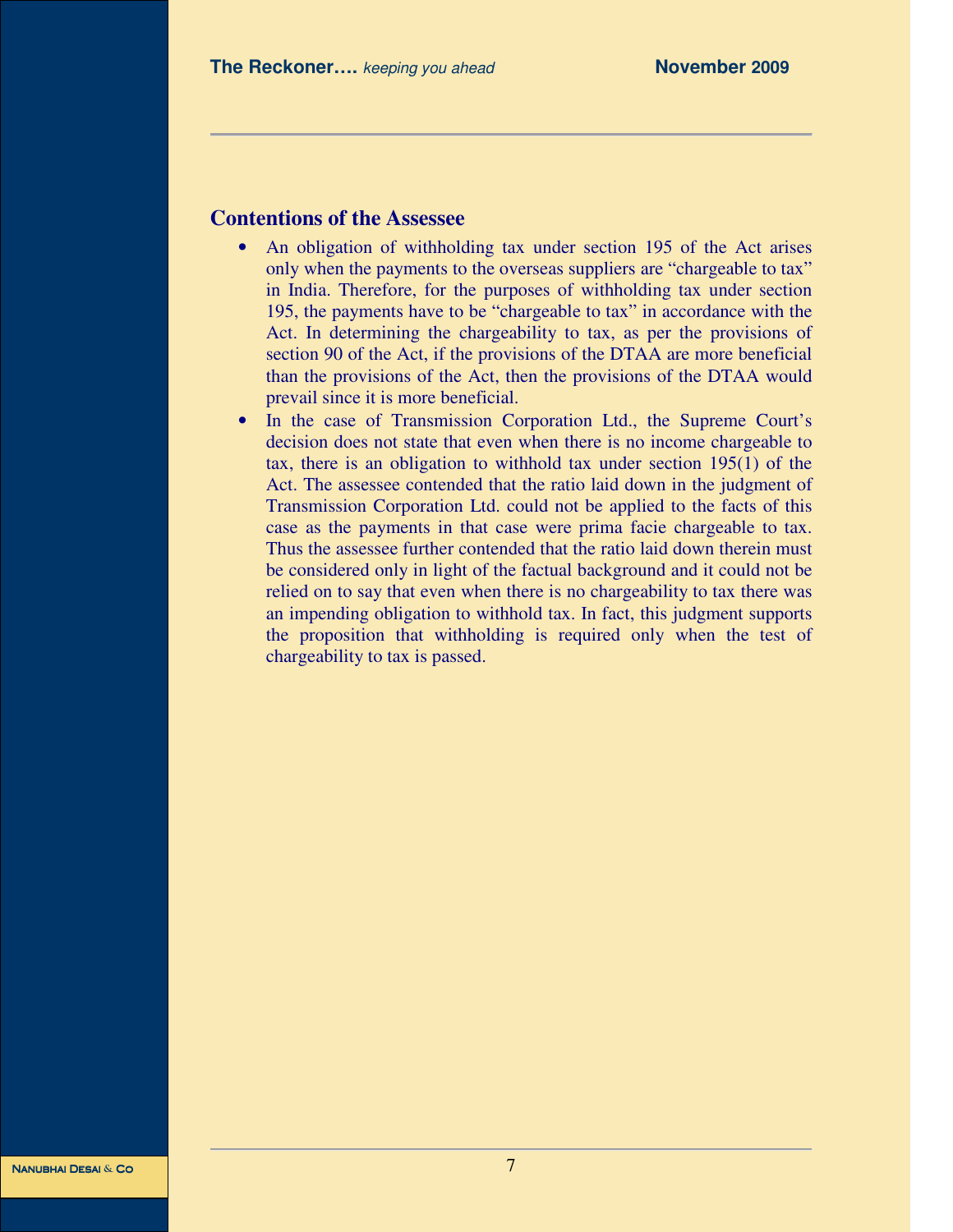# **Decision of the High Court**

| <b>Issue</b>                                                                                                                                                                                   | Analysis by / findings of the<br><b>High Court</b>                                                                                                                                                                                                                                                                                                                                                                                                                                                                                                                                                                                                                                                                                                                                                                                                                                                                                                    | <b>Decision of the High Court</b>                                                                                                                                                                                                                                                                                                                                                                                                                                                                                                                                                                                                                                                                                                             |
|------------------------------------------------------------------------------------------------------------------------------------------------------------------------------------------------|-------------------------------------------------------------------------------------------------------------------------------------------------------------------------------------------------------------------------------------------------------------------------------------------------------------------------------------------------------------------------------------------------------------------------------------------------------------------------------------------------------------------------------------------------------------------------------------------------------------------------------------------------------------------------------------------------------------------------------------------------------------------------------------------------------------------------------------------------------------------------------------------------------------------------------------------------------|-----------------------------------------------------------------------------------------------------------------------------------------------------------------------------------------------------------------------------------------------------------------------------------------------------------------------------------------------------------------------------------------------------------------------------------------------------------------------------------------------------------------------------------------------------------------------------------------------------------------------------------------------------------------------------------------------------------------------------------------------|
| Whether the<br>payments towards<br>purchase of software<br>were<br>not liable to tax in<br>India and therefore,<br>there was no<br>withholding of tax<br>required under<br>section 195 $(1)$ ? | • In the case of Transmission<br>Corporation Ltd., the<br>Supreme Court had held that<br>the expression "any sum<br>chargeable under the<br>provisions of this Act" to<br>mean any "sum" on which<br>income-tax is leviable. Thus,<br>the determination of final tax<br>liability of the recipient is not<br>called for the purposes of<br>withholding of tax under<br>section 195 of the Act.<br>• The withholding of tax under<br>section 195 is only a<br>tentative deduction and the<br>rights of the recipient are not<br>adversely affected by the<br>section 195 of the Act. The<br>recipient has to produce<br>proper evidences and<br>submission to demonstrate<br>that no tax is payable in India<br>on the sums receivable by it<br>from India. Such an exercise<br>can be done by way of filing<br>a return of income in India<br>and such a return of income<br>is subject to the process of<br>assessment by the Income<br>Tax Officer. | • If the payment by the resident<br>assessee prima facie bears the<br>character of income in the<br>hands of overseas suppliers, the<br>obligation of withholding tax<br>under section $195(1)$ of the Act<br>arises.<br>• It was indeed an obligation on<br>the part of the resident payer<br>making a payment, being in the<br>nature of income in the hands<br>of a non-resident, to withhold<br>tax under section $195(1)$ of the<br>Act.<br>• The ITAT's decision was<br>erroneous in examining the<br>nature of the payments and the<br>availability of the beneficial<br>provisions under a tax treaty.<br>• It is always open for a non-<br>resident to contend its tax<br>liability in India by<br>subsequently filing a tax return. |
| Whether the<br><b>Tribunal should have</b><br>recorded a finding<br>that it is only under<br>section $195(2)$ and<br>$195(3)$ of the Act<br>that the chargeability                             | $\bullet$ Under section 195(2) and<br>$195(3)$ of the Act, when an<br>application is made by the<br>resident payer to the Income<br>Tax Officer seeking<br>concessions from the liability<br>of withholding tax. The High                                                                                                                                                                                                                                                                                                                                                                                                                                                                                                                                                                                                                                                                                                                             | • The Tax Authority is not<br>required to determine the<br>income of a non-resident for<br>the purpose of determining the<br>taxes to be withheld. The only<br>method by which a taxpayer<br>can reduce the withholding tax                                                                                                                                                                                                                                                                                                                                                                                                                                                                                                                   |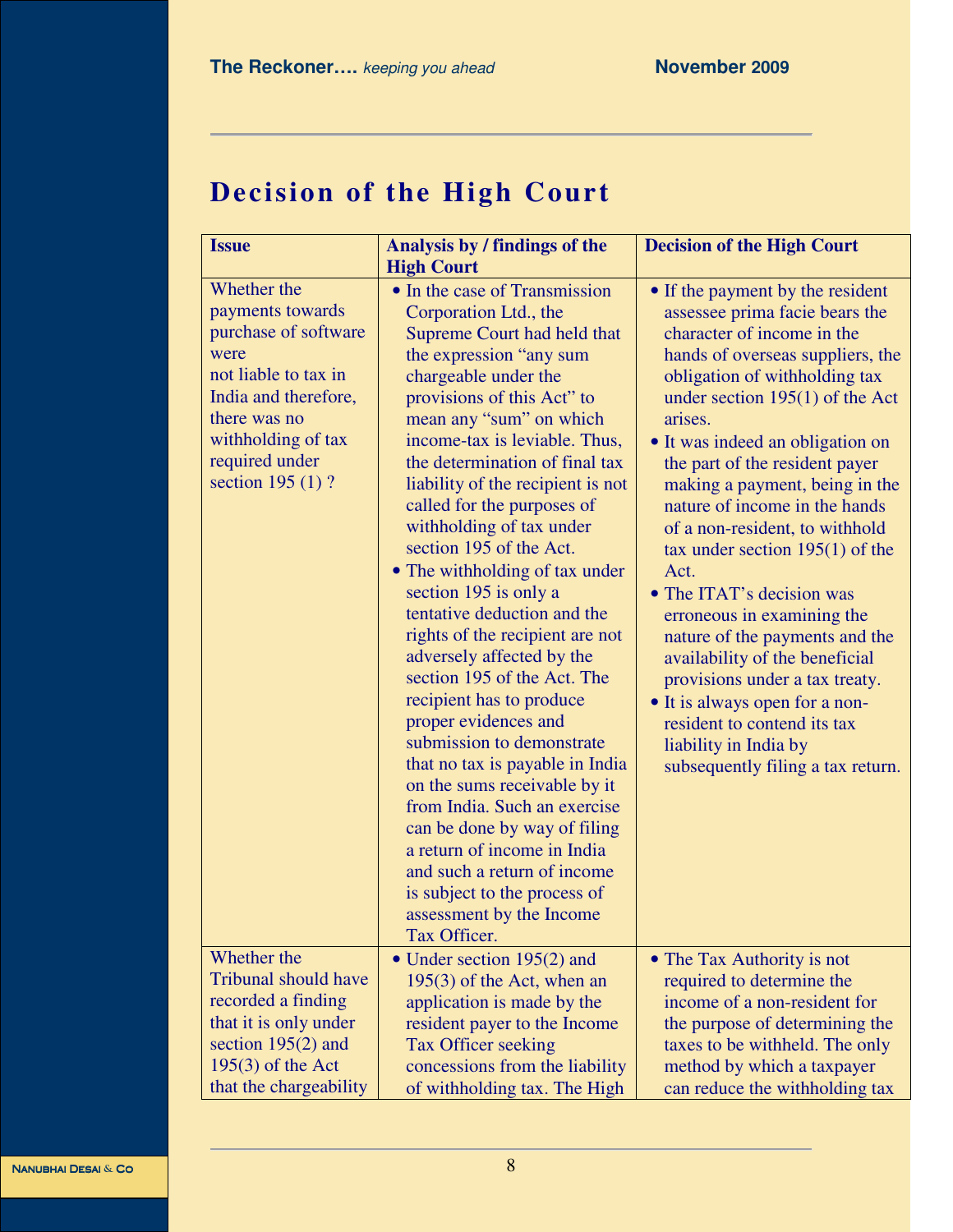| <b>Issue</b>                                                                                                                                                                                                          | Analysis by / findings of the<br><b>High Court</b>                                                                                                                                                                                                                                                                                                                                                                                                                                                                                                                                                                                   | <b>Decision of the High Court</b>                                                                                                                                                                                                                                                                                                                                                                                                                                                                                          |
|-----------------------------------------------------------------------------------------------------------------------------------------------------------------------------------------------------------------------|--------------------------------------------------------------------------------------------------------------------------------------------------------------------------------------------------------------------------------------------------------------------------------------------------------------------------------------------------------------------------------------------------------------------------------------------------------------------------------------------------------------------------------------------------------------------------------------------------------------------------------------|----------------------------------------------------------------------------------------------------------------------------------------------------------------------------------------------------------------------------------------------------------------------------------------------------------------------------------------------------------------------------------------------------------------------------------------------------------------------------------------------------------------------------|
| to tax of<br>the vendor can be<br>decided and having<br>failed to obtain such<br>a decision, the<br>software buyers<br>were bound to<br>withhold tax at<br>source as per the<br>decision of Supreme<br>Court?         | court observed that an<br>application under section<br>$195(2)$ and $195(3)$ is not an<br>exercise for assessment of<br>income of the non-resident<br>nor the actual tax liability<br>thereof and the scope of the<br>income tax officer's powers<br>is restricted only to<br>determine the percentage of<br>the payment which bears the<br>character of income.<br>• There will be two versions of<br>the actual tax liability of the<br>non-resident recipient, once<br>in advance on an application<br>under section $195(2)$ and<br>again at the time of<br>assessment of the return of<br>income filed by the non-<br>resident. | liability imposed under the Act<br>is by making a specific<br>application to the Tax<br>Authority for determination of<br>tax to be deducted at source.<br>• The Taxpayers, in the present<br>case, had not made any specific<br>application to the Tax<br>Authority for determination of<br>tax to be deducted at source.<br>Therefore, the Taxpayers<br>cannot contend that no portion<br>of the payments made to non-<br>residents was chargeable to tax<br>and that there was no liability<br>to deduct tax at source. |
| Whether the assessee<br>can question order<br>passed under section<br>$201(1)$ and $201(1A)$<br>for the taxability of<br>the recipient?<br>Whether the order<br>orders passed under<br>section 201 are bad<br>in law? | • The Appellate Authorities<br>can examine whether the<br>order under section 201 is<br>erroneous such as<br>an incorrect description of<br>÷<br>the resident payer or<br>incorrect computation of<br>Ξ<br>the amount to be deducted<br>from out of the payment<br>made or<br>an incorrect application of<br>the rates for tax<br>withholding or<br>other arithmetical errors<br>committed by the Income<br>tax officer in passing the<br>order under section 201.                                                                                                                                                                   | • The scope of the decision of<br>the appellate authorities,<br>including the ITAT, cannot<br>exceed the items listed.<br>• Hence the assessee can not<br>question the validity of the<br>order passed under section<br>$201(1)$ of the Act.<br>• The argument that orders<br>passed under section 201 are<br>bad in law cannot be accepted,<br>therefore, the orders passed<br>under section 201 are valid in<br>law.                                                                                                     |
| Whether the<br><b>Tribunal was correct</b><br>in holding that the                                                                                                                                                     | • The Income Tax Officer<br>erred in examining the nature<br>of the payment as it would be                                                                                                                                                                                                                                                                                                                                                                                                                                                                                                                                           | • The High Court refrained from<br>answering the questions raised<br>in these appeals relating to the                                                                                                                                                                                                                                                                                                                                                                                                                      |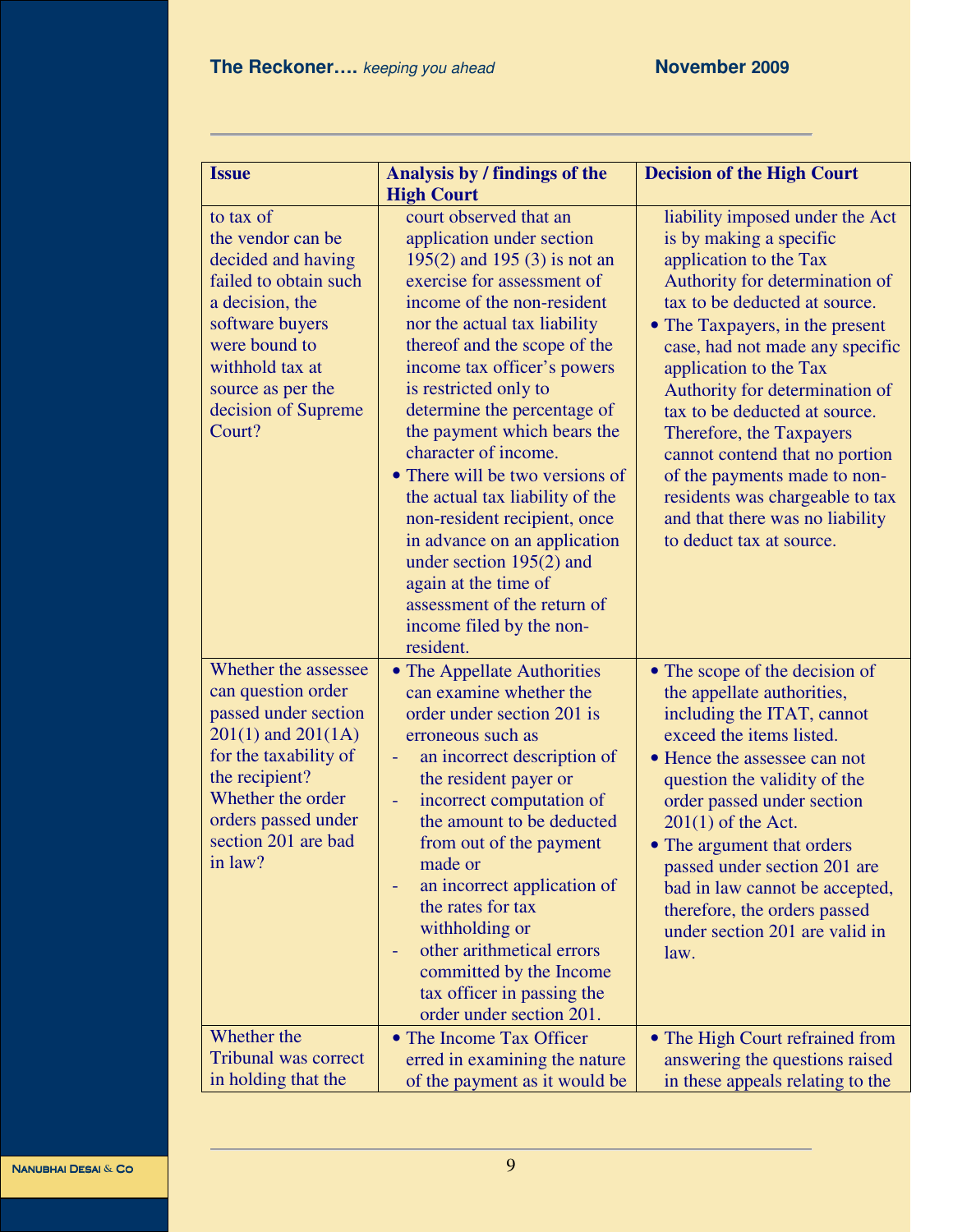| <b>Issue</b>                                                                                                                                             | Analysis by / findings of the<br><b>High Court</b>                                                                                                                                                                                                                           | <b>Decision of the High Court</b>                                                                                                                                                                                                                                                                   |
|----------------------------------------------------------------------------------------------------------------------------------------------------------|------------------------------------------------------------------------------------------------------------------------------------------------------------------------------------------------------------------------------------------------------------------------------|-----------------------------------------------------------------------------------------------------------------------------------------------------------------------------------------------------------------------------------------------------------------------------------------------------|
| payment partakes the<br>character of purchase<br>and sale of goods<br>and therefore cannot<br>be treated as royalty<br>payment, liable to<br>Income Tax? | assessed in the hands of the<br>non-resident. The Income<br>Tax Officer should therefore,<br>not have embarked on an<br>exercise of determination of<br>the tax liability on the<br>premise that the payment by<br>the resident payers partakes<br>the character of royalty. | actual determination of tax<br>liability of the non-residents<br>since the question does not<br>even arise in the light of the<br>elucidation of the law and<br>therefore answered against the<br>revenue authority.<br>• The High Court has not<br>addressed this specific issue in<br>its ruling. |

# **Conclusions of the Decision of the High Court**

- Assessee is liable for withholding tax qua payment made for purchase of software from non-residents.
- The Tribunal was incorrect in holding that since the assessee had purchased only a right to use the copyright i.e., the software, and not the entire copyright itself, the payment cannot be treated as Royalty as per the Double Taxation Avoidance Agreement which is beneficial to the assessee and consequently section 9 of the Act should not be taken into consideration.
- The High Court has not answered the much debated issue of characterization of payment for the import of software.

### **Comments**

This decision of the High Court will have far reaching impact not only on the question of determining the tax incidence of a non-resident supplier in India but also on the way in which the trade & commerce activities are executed between Indian importer & overseas supplier. The combined effect of the recent withdrawal of earlier Circular 23 of 1969 and this decision of the High Court will expose the tax payers to tremendous hardship and avoidable procedural delays, not to mention the additional administrative burden on the tax department. It is respectfully submitted that the Hon'ble High Court has perhaps overlooked the fine distinction between the case where there is surely an element of income embedded in the *sum payable* to the non-resident vis-àvis the case where there is no iota of doubt that the sum payable to the nonresident is free of any tax liability in India. In the former case surely one will be required to test the ratio of the decision of Supreme Court in the case of Transmission Corporation Ltd. However, in the later case, the payment would not fall within the purview of section 5 / 9 of the Act and consequently the question of determining the quantum of income / taxable profits in the method prescribed under section 195(2)/195(3) would not arise at all.